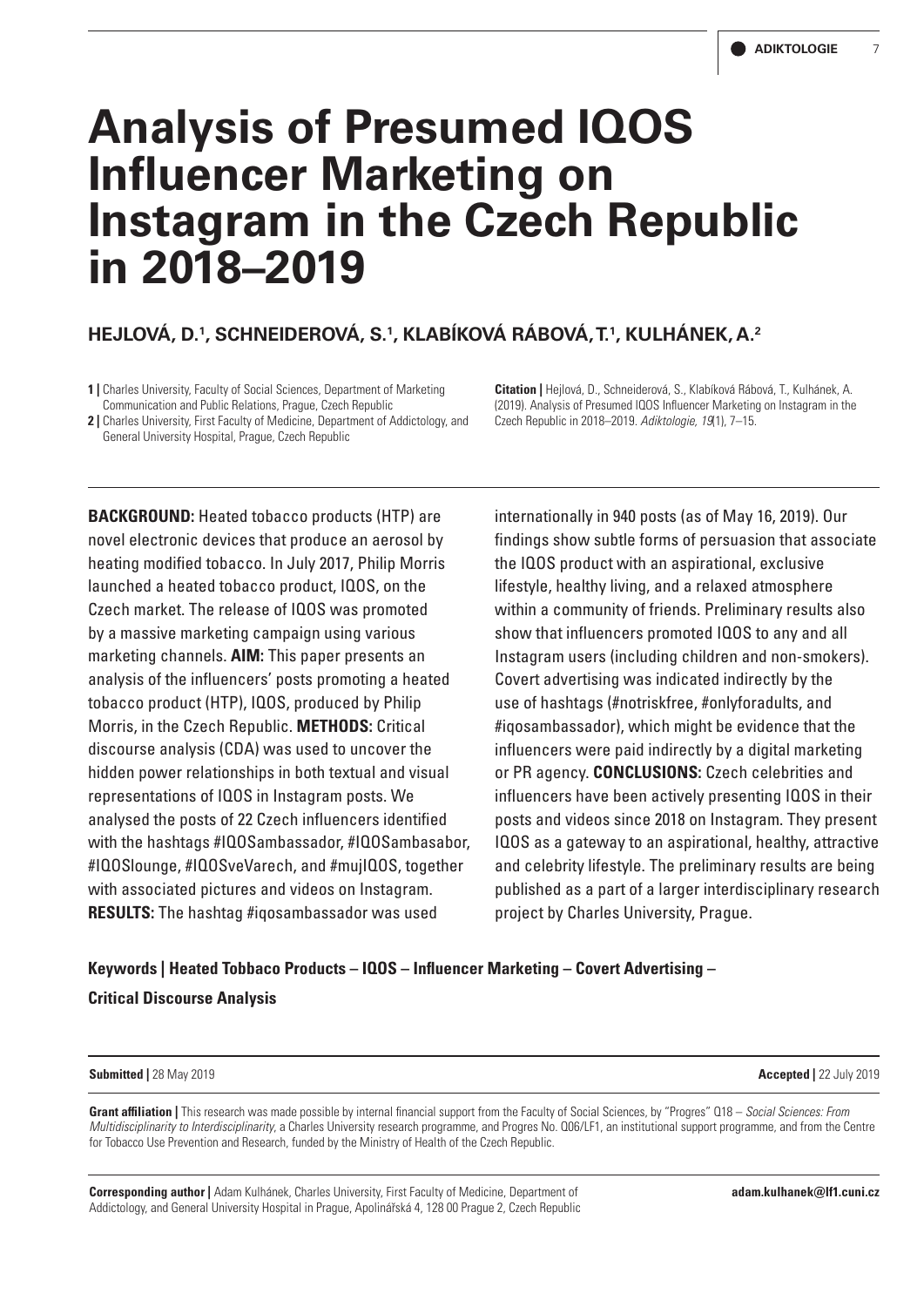## **• 1 BACKGROUND**

Tobacco companies have been struggling with a decline in their consumer base and decreasing social acceptability of smoking. For that reason, they are trying to develop new products, such as heated tobacco products (HTPs), and new marketing strategies that will help them to preserve their positions on the market, find new customers, and legitimise their core business of marketing tobacco (Bialous & Glantz, 2018; Auer et al., 2017). According to the World Health Organisation, tobacco companies are using marketing strategies that rely on non-traditional marketing and product distribution, including "social marketing techniques involving the development of community activators and brand ambassadors, who promote HTPs through various channels" (WHO, 2018, p. 18).

Social media play a crucial role nowadays in the life of young people, and influencers are important role models for establishing modes of behaviour, including attitudes to smoking, vaping, and using HTPs (Elmore, Scull, & Kuperschmidt, 2017; Laestadious et al., 2019; Leventhal & Barrington-Trimis, 2018; McKelvey et al., 2018a; Measham et al., 2016). A study by Karma Kelvey et al. (2018b) proved that consumers can be misled by statements that HTPs are less harmful than traditional tobacco delivery systems into believing that HTPs are a harmless product. The Czech Republic ranks among the European countries with the highest prevalence of smoking. 25% of the adult population are tobacco smokers (Movsisyan et al., 2016; Váňová, Skývová, & Malý, 2018; WHO, 2017). In the Czech Republic, smoking cigarettes (other than the use of HTPs) in restaurants and public spaces was banned in May 2017. Czech law, specifically the Advertising Regulation Act, no. 40/1995, bans the advertising of tobacco products and sponsoring of events, with the exceptions of POS (point-of-sale) advertising, ads in retail publications, and advertising during automobile sporting events (Act 40/1995).

The marketing of products by online influencers has grown along with the rise of online social media and the overall changes in the media and advertising landscape. Duncan Brown and Nick Hayes (2008) defined some of the changes at the turn of the millennium; however, marketing has evolved rapidly since then. Personal recommendations and celebrity endorsements have existed since the early history of advertising, but social media have enabled the emergence of distant, online "significant others" who have gained enormous influence by creating a pseudo-friendly relationship with their online followers. (Joshua Meyrowitz predicted this as early as 1986). New influencers gain the trust of their followers by freely displaying their lifestyles on Instagram, Facebook, and other social networks. Their followers adopt them as new role models. Social media influencers capitalise on their symbolic power with their followers by selling advertising and making paid endorsements in a similar way to traditional celebrity endorsement marketing. However, they do so with a great deal more "authenticity", which makes the advertising in which they appear seem more trustworthy (Martikainen & Pitkänen, 2019). This process

is changing the whole traditional model of decision making used by marketers. Traditional media advertising is playing a lesser role, and influencer marketing has become an integral part of advertising budgets (Vinerean, 2017; Backaler, 2018). Influencer marketing not only promotes a certain product, but also shows a certain lifestyle in which the product plays a central role. It does so with greater credibility than traditional media (Lou & Youan, 2019).

Using influencers to market tobacco products involves several legal and ethical problems:

1/ Covert Advertising: the advertising of tobacco products is banned on Instagram and Facebook (according to the conditions of use of those social media). However, influencers do in fact advertise covertly, which is basically trackable only by recognising and following specific hashtags. The use of particular hashtags reveals or states openly that a post is in reality paid advertising.

2/ Problematic Targeting: tobacco companies producing HTPs claim that they target only adult smokers and promote HTPs as "a healthier option for cigarette smokers". However, their targeting does not differentiate between smokers and non-smokers. Although the minimum legal age for the use of Instagram in the European Union is now 16 years after the enactment of the new GDPR law, many younger users lie about their age and declare they are 18+ in order to use it. 3/ Third Party Payments: it is difficult to prove that an influencer has been paid for advertising or promoting a tobacco product. Payment usually goes through third parties (such as digital marketing, PR, or advertising agencies). Moreover, contracts between influencers and tobacco producers or their agents usually do not directly state that a financial reward to the influencer is for tobacco advertising, but rather for hosting a show, performing, designing a special package, or the like.

In July 2017, Philip Morris launched a new heated tobacco product (HTP), IQOS, on the Czech market. However, there were virtually no posts or organic content promoting IQOS to be found on social media, especially Instagram, until the end of May 2018, when IQOS first became a sponsor of the Karlovy Vary International Film Festival (KVIFF) (iDnes, June 28, 2019). *Figure 1* shows the increase in the number of Google searches for IQOS in the Czech Republic, which clearly corresponds with (1) the launch of the product (note that interest in the product quickly waned) and then with (2) the sponsorship and presumed campaign by influencers during the KVIFF. The green line in *Figure 1* indicates searches for KVIFF, and the blue line indicates searches for IQOS. Both show a corresponding steady increase after the peak of the IQOS campaign.

The sudden interest in IQOS shown by many celebrities has been noticed and criticised by some media outlets and social media influencers for being paid influencer marketing (Těšínská, 2018; Kovy, 2018). Philip Morris has never publicly commented or confirmed that it has paid influencers to promote IQOS in the Czech Republic. However, in a recent statement the company announced that it had "suspended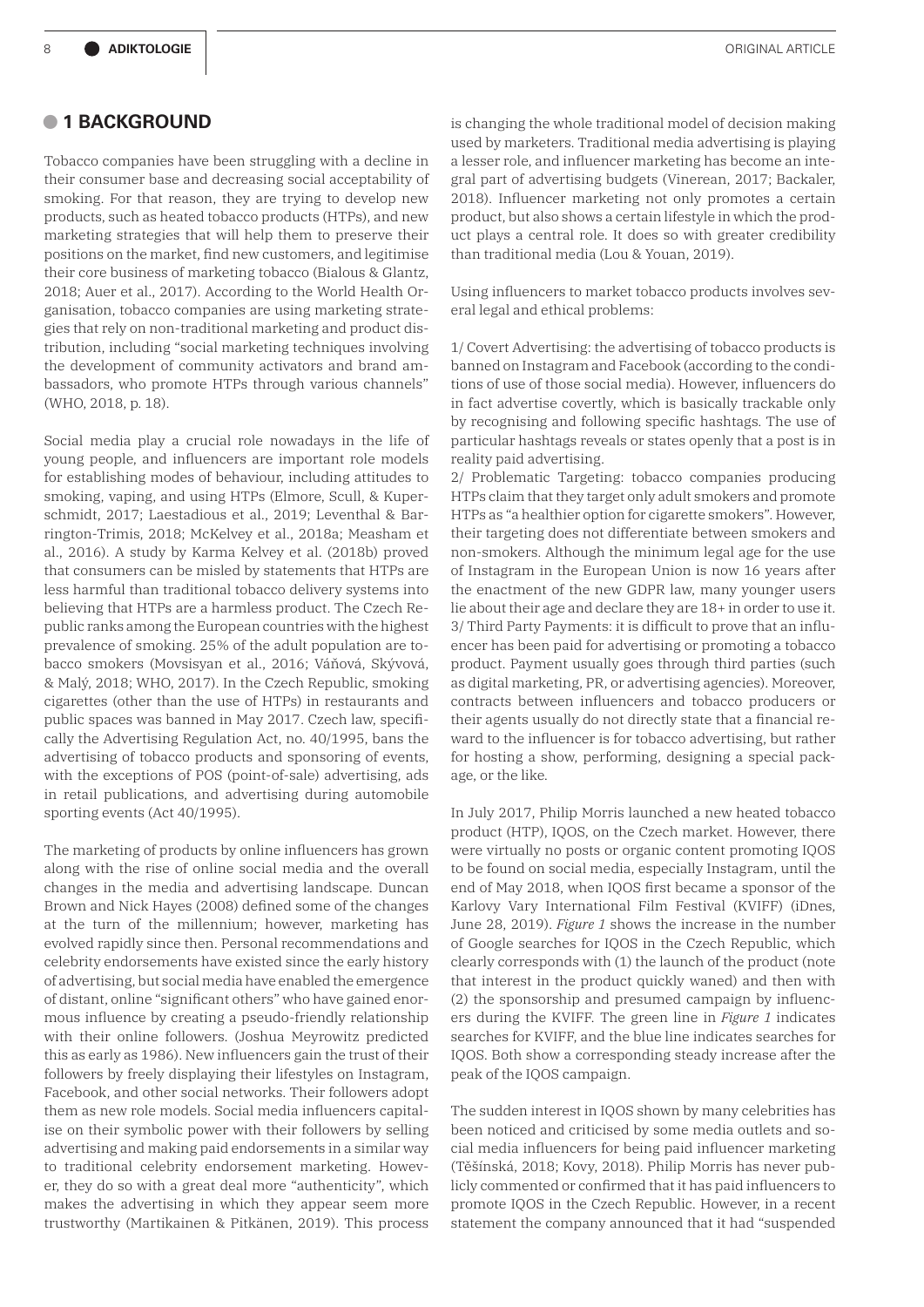

**Figure 1 |** Searches for IQOS on Google (April 11, 2017–May 15, 2019) Source: original analysis, Google trends.

[its] social media campaign" after experiencing a global media backlash (Reuters, May 11, 2019). The company's statement indirectly confirms that it has in fact been using influencers to promote its HTP.

The Czech Republic serves as a test market for both Eastern and Western Europe, so it is likely that if influencer marketing is successful in the Czech Republic, Philip Morris will extend it to other markets later on, and that it will be adopted by other tobacco companies as well. Philip Morris attracted 130,000 new IQOS users between July 2017 and September 2018. Its profit in the Czech Republic rose by 6.2% to 1.7 billion CZK (approximately 74 million USD). The company has stated that its profits rose thanks in part to the successful launch of IQOS. The Czech Republic has one of the fastest adoption rates for an HTP product (ČTK, September 25, 2018).

#### **1.1 Defining Heated Tobacco Products**

Heated tobacco products (HTPs) are electronic devices that produce an aerosol vapour by heating modified tobacco in the form of sticks, plugs, or capsules up to 350 °C (Simonavicius, McNeill, Shahab, & Brose, 2018). The vapour is then inhaled by the user. Although the aerosol contains fewer toxic substances than combustible tobacco (Farsalinos et al., 2018), HTPs still deliver highly addictive nicotine and other toxic and potentially harmful substances (Bekki, Inaba, Uchiyama, & Kunugita, 2017; Davis, Williams, & Talbot, 2018; Farsalinos, Yannovits, Sarri, Voudris, & Poulas, 2017; Leigh, Tran, O'Connor, & Goniewicz, 2018). Flavour additives, hi-tech electronic features in the devices, and consumer perceptions of lower harm to health contribute to the increasing appeal of HTPs for adolescents (Jenssen, Walley, & McGrath-Morrow, 2018; Max, Sung, Lightwood, Wang, & Yao, 2018; McKelvey, Popova, Kim, Chaffee, et al., 2018).

An exact legal definition of a "heated tobacco product" has not yet been established by the Czech Republic. Act No. 65/2017, On the Protection of Health from the Harmful Effects of Addictive Substances (the so-called "Smokefree Law") defines HTP cartridges as a "tobacco product" (in the same category as cigarettes). According to that law, electronic HTP devices (separately, without tobacco cartridges) are legally considered to be electronic cigarettes. The smoke-free law allows the usage of heated tobacco products in public catering establishments (i.e. restaurants, pubs, bars, and cafes).

Law No. 40/1995, §3a (the so-called "Advertising Regulation Act") bans all advertising of electronic cigarettes except for materials for sellers and specialised shops, including "the sponsoring of events, activities, or individuals with the direct or indirect aim of promoting electronic cigarettes".

# **• 2 STUDY DESIGN AND METHODS**

We have used Critical Discourse Analysis (CDA) to analyse Philip Morris's online activity. CDA is a mainstream linguistic and social science research method that uncovers the structures and meanings embedded in (or missing from) a text (Bayley, Cameron, & Lucas, 2013). We used a socio-cognitive approach developed by Teun van Dijk (1993, 2001, 2015). Van Dijk's approach to critical discourse analysis focuses on the "discursive reproduction of power abuse…as well as resistance against such domination" (Van Dijk, 2015, p. 466). Critical discourse analysis can be used to uncover hidden relations of power that are embedded in a text or visual representation.

## **2.2 Sample**

We analysed the posts of 22 Czech celebrities or online influencers who posted content (videos or pictures) on Instagram, using the hashtags #IQOSambassador, #IQOSambasabor, #IQOSlounge, #IQOSveVarech, #mujIQOS, or other IQOS-related hashtags. We selected 97 such posts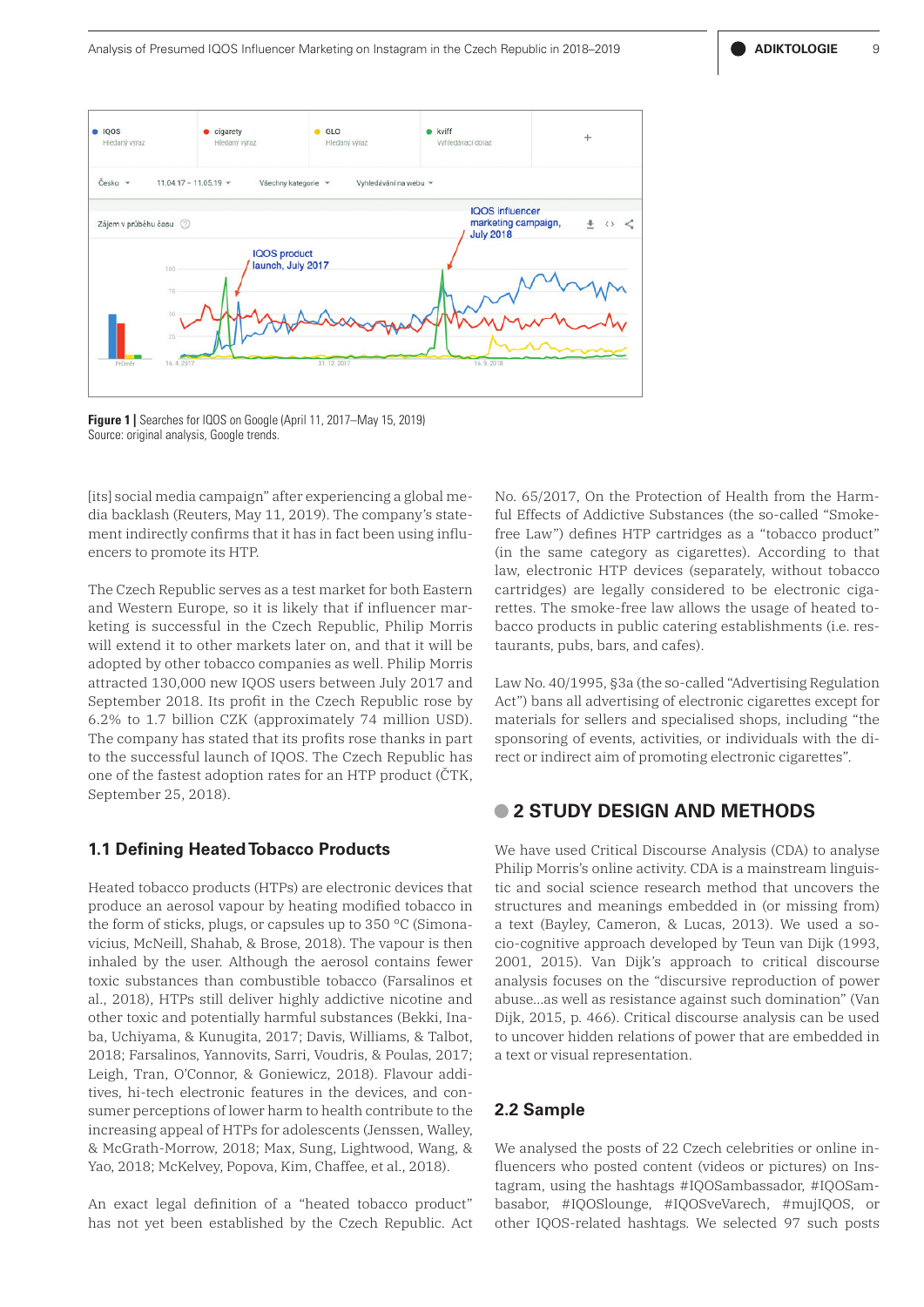| <b>Name</b>                     | <b>Profile name</b>     | <b>Occupation</b>            | Number of followers on Instagram<br>(k=thousand) |
|---------------------------------|-------------------------|------------------------------|--------------------------------------------------|
| Nikol Moravcová                 | nikolmoraycova          | blogger, socialite           | 95.6k                                            |
| Jitka Schneiderová              | jitka_schneiderova      | actress                      | 89.8 k                                           |
| Anna Geislerová                 | qeislerka               | actress                      | 86.8 k                                           |
| Blanka Matragi                  | blanka_matragi_designer | fashion designer             | 56.3k                                            |
| Libor Bouček                    | liborboucek             | TV host                      | 47.1 k                                           |
| Yemi A. D.                      | vemialchemist           | choreographer                | 45.7 k                                           |
| Karel Vágner                    | karelvagner             | PR, Marketing                | 43.5k                                            |
| Kami Bartošek                   | kazma_kazmitch          | TV host                      | 410 k                                            |
| Matěj Ruppert                   | ruppertmatej            | singer                       | 41.8 k                                           |
| Dominika Reslerová              | diminikaresler          | hairdresser, influencer      | 37.5k                                            |
| Simona Krainová                 | simonakrainova          | model                        | 363 k                                            |
| Michaela Štoudková              | michaelastoudkova       | blogger, socialite           | 32.3 k                                           |
| Veronika Arichteva              | vronikaarichtev         | actress                      | 289 k                                            |
| Vana Jandová                    | vandajanda              | fashion designer, influencer | 27.1 k                                           |
| Shared profile of 3 influencers | blogesrobes             | bloggers                     | 26.2k                                            |
| Kristýna Políček                | kristynapolicek         | blogger, fashion stylist     | 21.2k                                            |
| Pasta Oner                      | pastaoner               | artist                       | 19.4k                                            |
| David Gránský                   | davidgransky            | actor                        | 185 k                                            |
| David Kraus                     | davidkrausofficial      | singer                       | 16.6k                                            |
| Marek Pavala                    | marekpavala             | celebrity chef               | 13.6k                                            |
| Petr Kraus                      | peeetaaatv              | youtuber                     | 110k                                             |
| Petr Kutheil                    | kutheil                 | singer, actor                | 10.5k                                            |

**Figure 2** I List of Czech influencers who posted Instagram content using the hashtag #igosambassador or other IQOS-related hashtags (see Figure 3) from January 1, 2018 to April 30, 2019

Source: original analysis

that contained at least one of the hashtags for inclusion in our analysis. (*Figure 2.*)

The hashtag #iqosambassador was used internationally in 940 posts (as of May 16, 2019). In 40 cases it appeared in a Czech version or with the wrong spelling: #iqosambasador, with a single "s". Other hashtags in the Czech language that indicate a relationship with the IQOS campaign are listed below. (*Figure 3.*)

# **• 3 RESULTS**

Critical discourse analysis of posts containing IQOS-related hashtags showed that the product was presented positively, as a hi-tech gadget associated with an aspirational, healthy lifestyle. The product was promoted in the Czech Republic by influencers and showbusiness celebrities, who included TV hosts, actresses, designers, and socialites. There were no sports personalities, politicians, businesspeople, or doctors associated with the hashtag.

Despite Philip Morris's claim that it uses only models who are 25 years of age or older, we found Ms. Vanda Jandová (vandajanda), who was 20 years old in 2018, among the IQOS influencers, and also Petr Kraus (peeetaaatv), who we believe is under 25 years of age.

We have identified three dominant discourses which represent IQOS as (1) a host and generous donor; (2) a gateway to an aspirational, celebrity lifestyle, and (3) a part of a healthy lifestyle. We have analysed the possible targeting of children and young people by such Instagram posts, and also observed criticism and a backlash by other social media influencers against Philip Morris's presumed advertising of IQOS on social media.

## **3.1 IQOS as a Host and Generous Donor**

We can identify an asymmetrical relationship between the influencers and the company, in which the company is referred to as a "host" to which the influencers are "grateful". Influencers state openly that they have received their IQOS as a gift, that "IQOS invited me", etc., which indicates a power dynamic in which the company, described as a generous partner (donor), is dominant. The influencer is described as an appreciative and grateful recipient.

IQOS is presented as a facilitator of an improvement in the influencers' lives, as a party host which gathers together a good company of friends and VIPs, and as a companion.

Online and offline celebrities express their gratitude for invitations to parties and for gifts sent by Philip Morris, which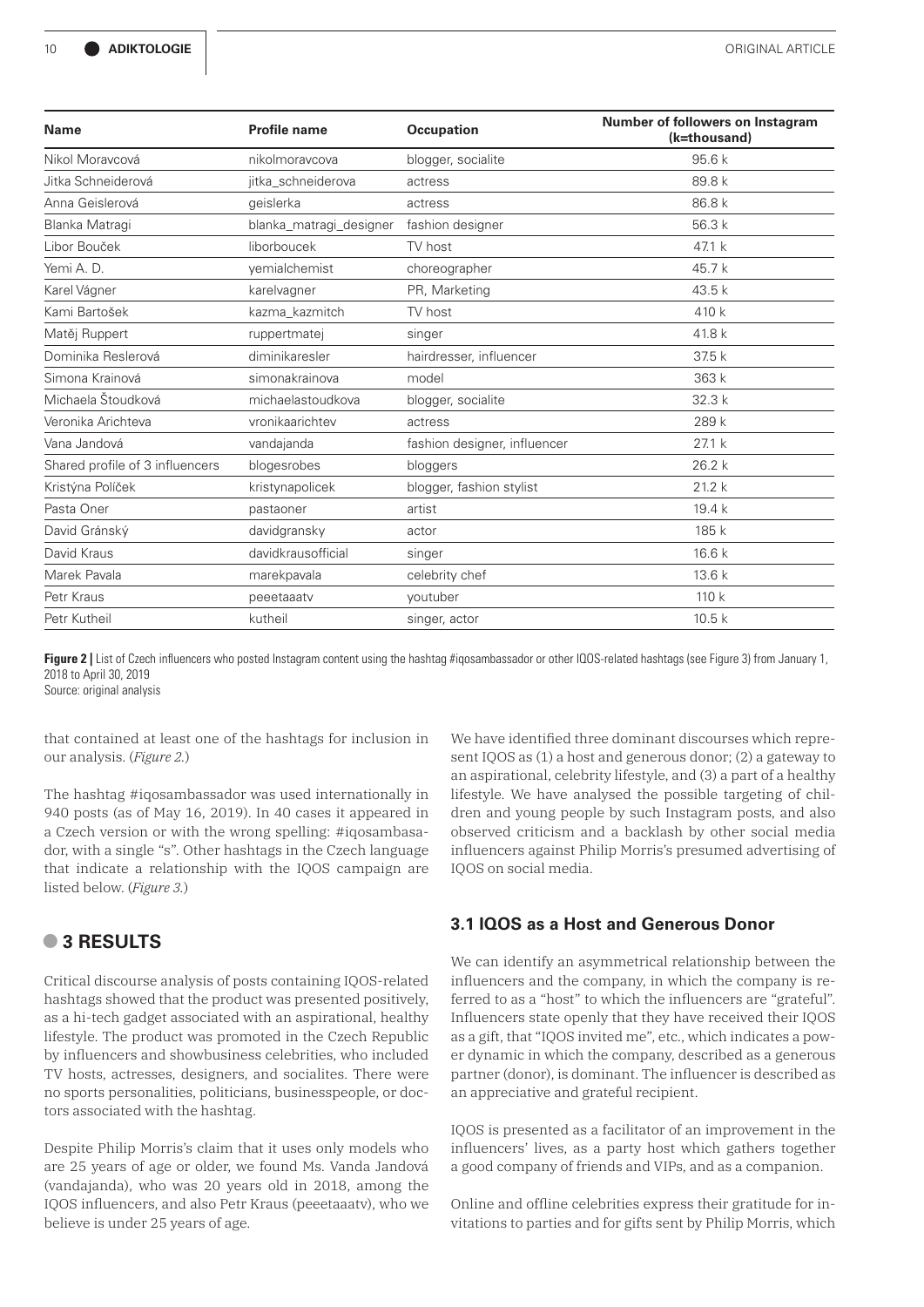| <b>Czech hashtag</b> | <b>English translation</b>                       | <b>Number of posts</b> |
|----------------------|--------------------------------------------------|------------------------|
| #jenprodospele       | Only for adults                                  | 193                    |
| #igosvevarech        | IQOS in Karlovy Vary International Film Festival | 118                    |
| #nenibezrizika       | Not risk-free                                    | 45                     |
| #mujiqos             | My IQOS                                          | 30                     |
| #mojeruby            | My Ruby (new colour of device)                   | 28                     |

**Figure 3 |** Most-used IQOS-related hashtags in the Czech language (excluding #igosambassador, #igoslounge, etc.). Note: some posts used more than one hashtag. Source: original analysis

is not mentioned by name, only implied. They express thanks for a "product which has definitely changed our life for the better" and for an "invitation to a party".

#### **Example 1:**

The example below shows an online influencer and model, Nikol Moravcová, in her lifestyle blog *Bloges Robes*, which she shares with the stylist Kristyna Poliček and model Michaela Štoudková. The picture is captioned "new information from the world of fashion, technology, food…which might please you or make your life better". This promise clearly indicates that the bloggers intend to add some important and useful value to their readers' lives by presenting them with new information. The picture is typical of advertising, with the camera's focus on the influencer's face, her eyes capturing the gaze of the viewer, and the product placed in the centre of the frame. Promotional intent can be inferred from the hashtags #onlyforadults and #notwithoutrisk, as well as the photo being openly tagged with IQOScz. A comment below Moravcová's post by a different user offers a discount on IQOS if the follower uses a promotional code. (*Figure 4.*)



**Figure 4 |** IQOS as a party host Source: Instagram, 2019.

#### **Example 2, IQOS as a Gift to Influencers:**

This example shows the influencer, musician, and actor David Kraus, who is showing off a new gift he has received. Although he does not expressly mention who the donor is, he implies it indirectly in his post. The hashtags include #iqos, #surprise, and #iqosambassador and are accompanied by the words: "There was a perfect gift waiting for me at the Pupp Hotel. Thank you  $\mathbb{O}$ " (Note: the Hotel Pupp is the most luxurious hotel in Karlovy Vary). Kraus shows himself "unboxing" the gift, which is a popular format used by influencers to present products they have received from online shops or sponsors. However, no tobacco sticks (heets) are visible in the video – some PR professionals thus might be able to fend off criticism by arguing that Kraus is only presenting an "electronic device". (*Figure 5.*)



**Figure 5 |** IQOS as a gift Source: Instagram, 2019.

#### **3.2 IQOS as a Gateway to a Celebrity Lifestyle**

Another example of the "generosity" of IQOS is that it enables its celebrity users to enjoy a VIP lifestyle, thanks to IQOS hosting an exclusive party or cultural event. IQOS was a sponsor of one of the main cultural events in the Czech Republic, the 2018 Karlovy Vary International Film Festival (June-July 2018). IQOS hosted a "talkshow" with popular celebrities in its "IQOS lounge" at 6:00 p.m. every day of the festival. Coincidentally, the talkshow host, Libor Bouček, and guests such as Matěj Rupert, David Gránský, and Jitka Schneiderová, are also on our list of Czech celebrities and influencers who have posted the most Instagram posts with IQOS-related hashtags, including the #iqosvevarech (IQOS in Karlovy Vary) hashtag.

#### **Example 3, IQOS as a Gateway to a Celebrity Lifestyle:**

The picture below presents Bouček's talkshow guests, including the popular actresses Jitka Schneiderová and Aňa Geislerová and the internationally acclaimed dancer Yemialchemist, who posted this "selfie". The text of the post says nothing about smoking. It states, "The talkshow… was about films, casts, dance, and the American dream. I couldn't have had better company." The persuasion in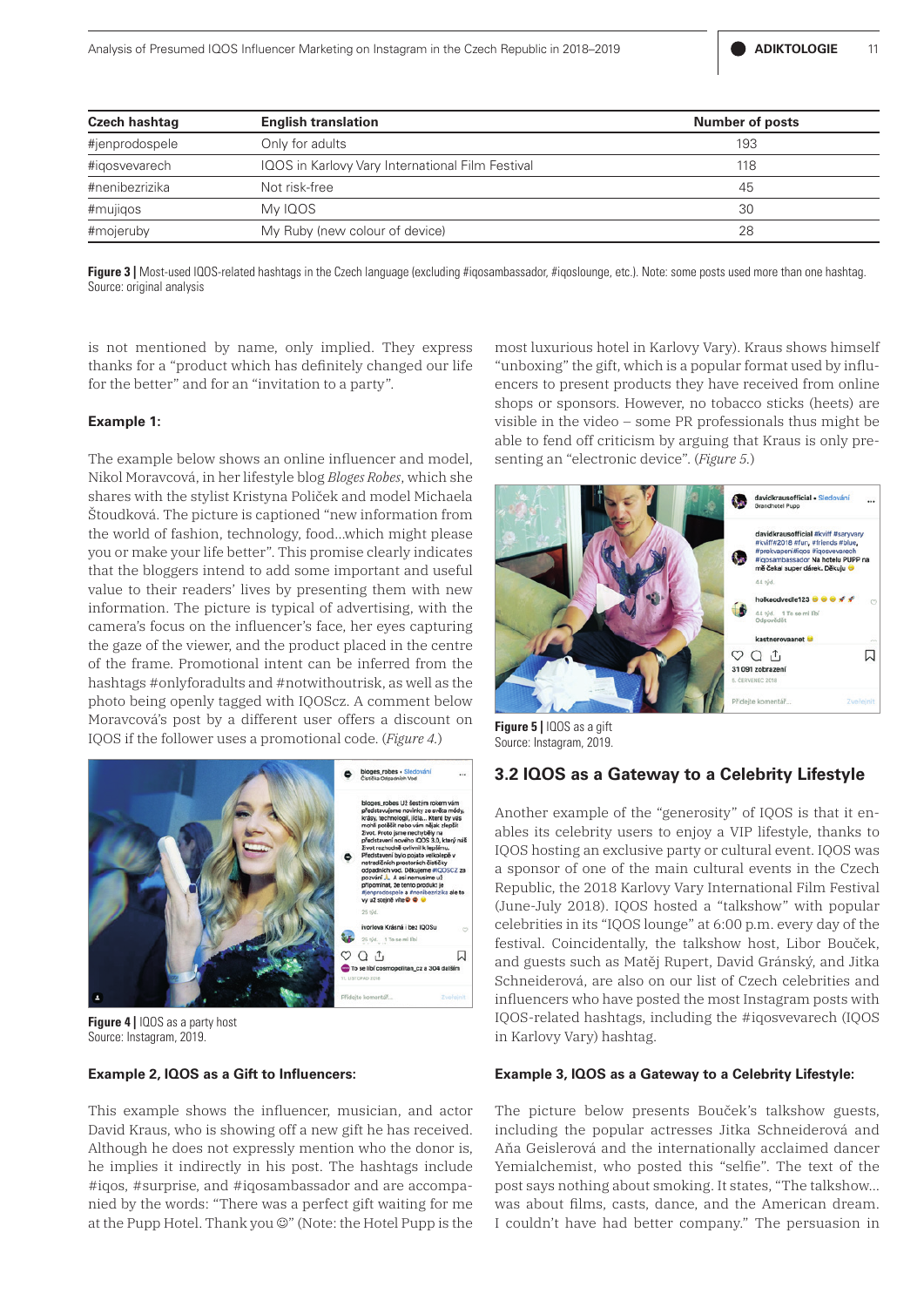this post is very mild and indistinct, yet it is still visible in the sign on the screen behind the influencers—and in the IQOS hashtags. (*Figure 6.*)



**Figure 6 | IQOS** as a gateway to a celebrity lifestyle Source: Instagram, 2019.

#### **Example 4, Presenting IQOS on a Luxury Holiday:**

Posts from "IQOS ambassadors" that look like postcards from luxurious, exotic holidays are an interesting case. Influencers never openly mention that their holiday has been paid for or sponsored by the tobacco company. However, the text of the post proudly states that they are "Bloggers on a trip to Oman as IQOS ambassadors." (*Figure 7.*)



**Figure 7** | Presenting IQOS on a sponsored holiday? Source: Instagram, 2019.

## **3.3 IQOS as a Part of a Healthy Lifestyle**

In numerous cases, the IQOS was presented as a part of a healthy lifestyle. It is often positioned close to healthy food and slim, fashionable, fit people. The typical setting has the IQOS lying on a table with fresh flowers or a salad. The composition of the picture often suggests that the IQOS is a very important personal object. It is either held in the hand or placed on the table in a spot where people usually put down their mobile phone. It is not unusual to see the IQOS close to a book or a relaxing drink, which associates the product with relaxation, time for oneself, and good mental health.

#### **Example 5, IQOS as a Part of a Healthy Lifestyle:**

The picture directly implies that IQOS is central to a healthy, aspirational lifestyle. The picture was taken in the fashionable Prague café Letka, which is popular among hipsters. The text states in capital letters "MONTH FOR PURIFICA-TION" and "It's time to give my body at least a month of well-deserved peace", followed by the hashtags #myruby and #iqosambassador. (*Figure 8.*)



**Figure 8 |** IQOS as part of a healthy lifestyle Source: Instagram, 2019.

#### **3.4 Presenting IQOS to Young People**

Tobacco products are strictly regulated with regard to minors. The legal age for smoking and buying tobacco in the Czech Republic is 18. However, children, especially "digital natives" (those born and brought up in the presence of digital technology), form a large segment of social media users.

The example below is a post by one of the most popular influencers with young people in the Czech Republic. Petr Kraus (@peeetaaatv) has 374,000 followers on YouTube. (The Czech Republic has only 10 million people.) Presumably, many of Kraus's followers are teenagers and younger children. His personal credo is "Bad example for kids—best YouTuber of all time".

#### **Example 6, Presenting IQOS to Young People:**

The headline of this picture states: "Hey there, are you ready for the holidays?", which is a conversation starter mostly used among elementary and high school students (because most Czech university students do not consider summer as a time for a holiday but for a part-time job). Kraus the You-Tuber says: "Today it's exactly two months since I stopped smoking normal cigarettes. I don't smell like an ashtray, I can smoke in the car (as a passenger—I still don't have a licence), and overall, I have a good feeling about it. We'll see how it goes." The post has 25,000 likes. It was followed by a call for Kraus's followers to comment below the post with the answer yes or no; are they looking forward to a holiday or going on a holiday? The overall sentiment is in line with the influencer's positioning as a "cool, bad boy" with strong personal opinions. (*Figure 9.*)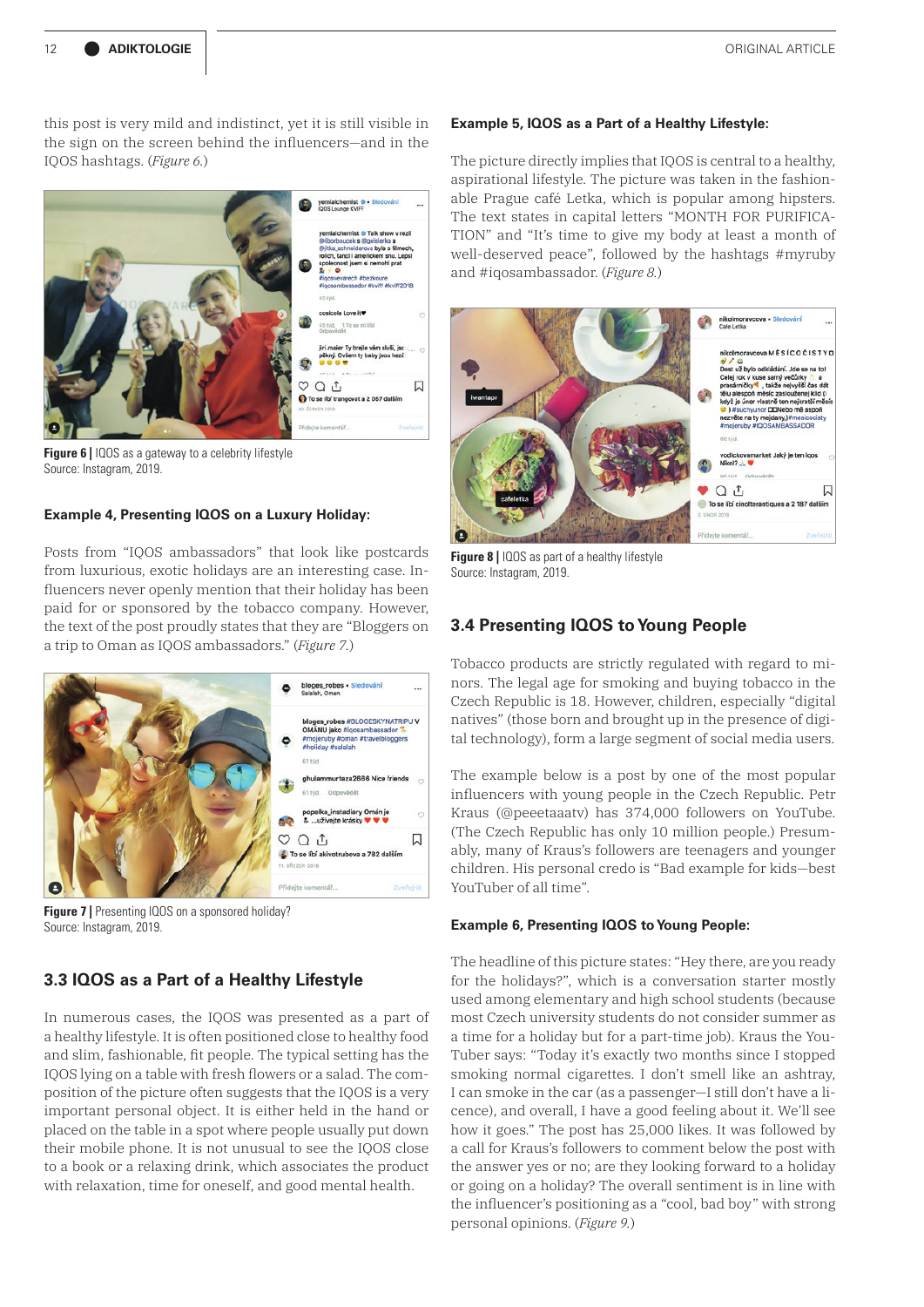

**Figure 9 |** IQOS presented by a Youtuber popular among young people Source: Instagram, 2019.

Although the minimum age of persons to whom tobacco advertising can be directed is 25 according to the Advertising Regulation Act, no. 40/1995, among the influencers presenting IQOS we can find the model and design student Vanda Jandová, who was, according to public records, 20 years old in 2018. Jandová has displayed her passion for smoking cigarettes in her Instagram account. However, during the 2018 KVIFF she transferred her enthusiasm to IQOS, tagging herself in the post below as an "IQOSambassador". She noted her gratitude for the gift of an IQOS, "which has increased my pleasure with the IQOS, which was waiting for me in my hotel room and perfectly matches my outfit". However, after the film festival ended, the model returned to presenting herself once again as a confirmed cigarette smoker. (*Figure 10.*)



**Figure 10 |** IQOS presented by a 20-year-old model styled as an "IQOSambassador" Source: @vandajanda, 2018-19, original collage.

# **3.5 Influencer Backlash Against the Alleged IQOS Campaign**

Not all influencers welcomed the invasion of IQOS-related posts. The most famous Czech influencer of all, Karel Kovář, aka Kovy (@kovy\_gameballcz), posted a video on YouTube on July 9, 2018, soon after the massive IQOS exposure during the Karlovy Vary Film Festival. In the video he accused Czech influencers of covertly advertising HTPs in the Czech Republic. However, he never actually said the name of the product, IQOS, for legal reasons. Instead he used the word "krajkos", which sounds similar. The hashtag #krajkos subsequently became a meme for criticism of HTP influencer marketing. It has been widely used as a sarcastic comment below many #iqosambassador posts. Kovář has stated that the influencers who use the hashtag have sunk to the "the lowest moral state" with their covert advertising of tobacco products. His video has over 618,000 views (as of May 2019) and has been cited in Czech tabloids and news media (such as *Lidové noviny*, on July 12,2018).

Martina Votrubová @akivotrubova has also expressed criticism of the IQOS campaign. Some commenters using Instagram also stated their disagreement with the IQOS tobacco promotion, including a comment under Vanda Jandová's above-mentioned post. Jandová presented herself as a "princess" who is looking forward to walking the red carpet in an extravagant pink dress. The user commented: "Yuck, princesses don't smoke, even a little kid knows that!" Jandová replied: "In MY film about princesses they do smoke."

## **• 4 DISCUSSION AND CONCLUSIONS**

Many Czech celebrities and online influencers were actively presenting IQOS in their posts and videos in 2018 and 2019. A real-time tracker analysis of #iqosambassador shows that three Czech Instagram influencers who are associated with IQOS are among the nine influencers with the greatest global engagement. Petr Kraus @peeetaaatv was number two with 20,013 average engagements per post, David Gránský @davidgransky, with 8,965, was number eight, and Veronika Arichtevová @veronikaarichtev, with 8,264, was number nine (information from the Campaign for Tobacco-Free Kids, 2019 and Hejlová, 2019). All three presented IQOS as a gateway to an aspirational, healthy, celebrity lifestyle, associated with fun, friends, and exotic locations and experiences. The influencers have a real impact on lifestyle and life aspirations, especially for digital natives. They also serve as role models for young people. The IQOS campaign has been reported upon by mainstream media and also criticised by some influencers, such as Karel Kovář @kovy\_gameballcz and Martina Votrubová @akivotrubova.

We used the method of critical discourse analysis (Van Dijk, 1993; 2015), which has some limitations (Breeze, 2011). CDA is a qualitative approach, not a quantitative one, so it is not conducive to drawing quantitative conclusions or generalising the results. The data should ideally be analysed using quantitative content analysis (Riff, Lacy, & Fico, 2014) as well, which might show new results. Additionally, we focused our interest only on Instagram, which is the most widely used social network in the Czech Republic after Facebook (ahead of Twitter, for example). It would be interesting to explore other social media, such as YouTube and Tik Tok, which targets a younger audience.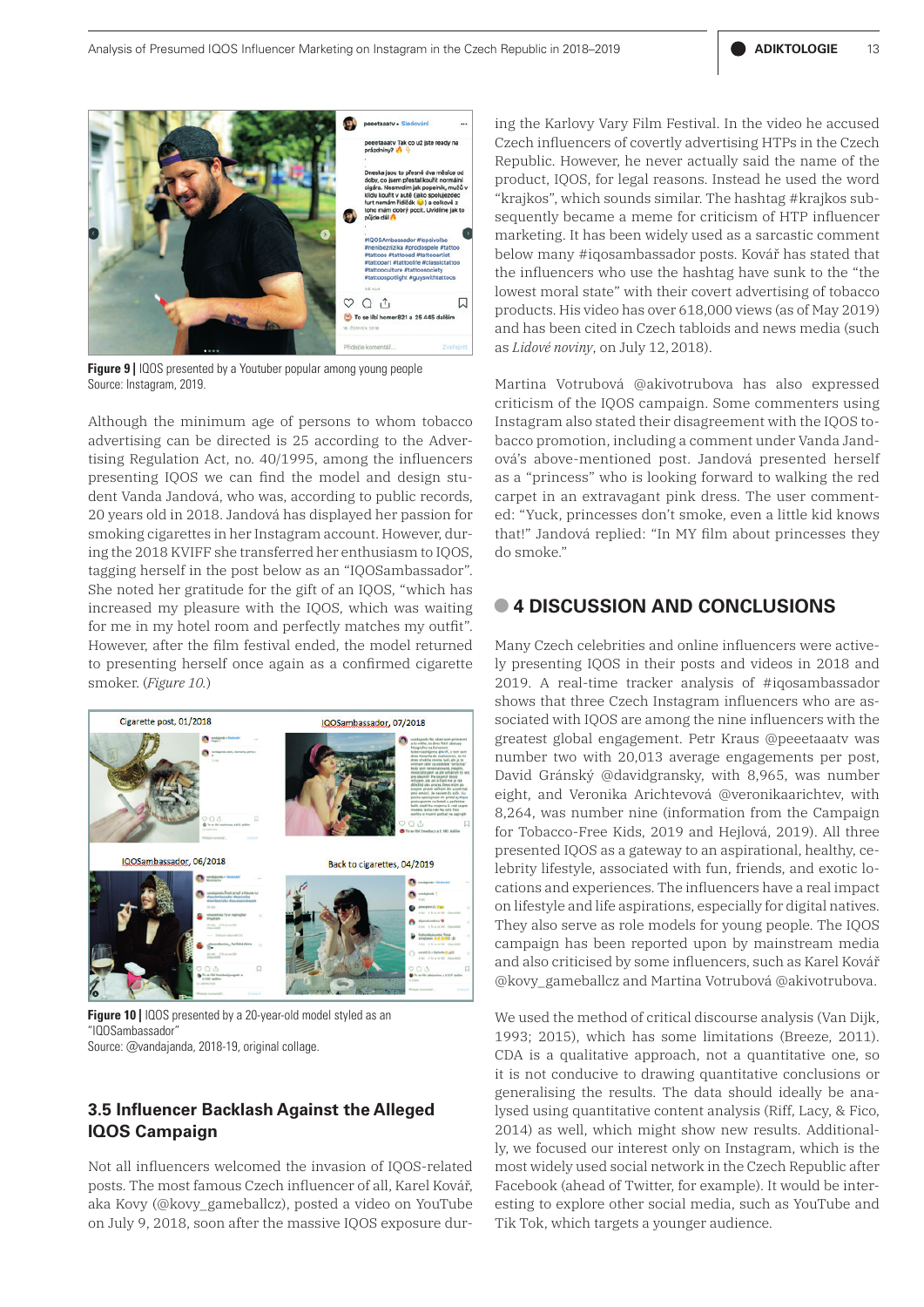Our results are mostly consistent with the findings of other research by international scholars (Auer, Concha-Lozano, Jacot-Sadowski, Cornuz, & Berthet, 2017; Bialous & Glantz, 2018; Jenssen et al., 2018; McKelvey, Popova, Kim, Lempert, et al., 2018). They describe other HTP campaigns for products that are marketed internationally as a new technology with health benefits and advantages for achieving an aspirational modern lifestyle.

In conclusion, the tobacco industry's advertising has clearly misused the rapid evolution of social media, especially Instagram. It has used influencer marketing to show its new HTP product in a favourable light, as an indispensable part of an exclusive, healthy, aspirational lifestyle. The tobacco companies have crossed the legislative and ethical lines that apply to other tobacco products such as cigarettes, and even e-cigarettes, and seem to be advertising HTP products to young audiences. Although our research did not surface any evidence of payments to influencers, we have found critical discourse analysis to be an effective tool for analysing power relations, which show influencers in a submissive position vis-à-vis the tobacco companies with their effusive expressions of gratitude to the companies for providing them with extravagant gifts (and presumably, income as well).

**Acknowledgements:** The authors wish to thank the student research assistants Huu Nguyen, Adam Kilberger, and Filip Matějka, and Prof. Eva Králíková, Institute of Hygiene and Epidemiology, First Faculty of Medicine, Charles University and General University Hospital, for consultation.

**Authors' contribution:** The research team consisted of Denisa Hejlová (team leader), Soňa Schneiderová, Tereza Klabíková Rábová (team members, all from the Department of Marketing Communication and Public Relations at Charles University), and Adam Kulhánek (Head of the Centre for Tobacco Use Prevention and Research of the First Faculty of Medicine, Charles University and General University Hospital). All the authors contributed to the final version of the manuscript and approved it.

## **REFERENCES**

Auer, R., Concha-Lozano, N., Jacot-Sadowski, I., Cornuz, J., & Berthet, A. (2017). Heat-Not-Burn Tobacco Cigarettes: Smoke by Any Other Name. *JAMA Intern Med*, 177(7), 1050–1052. doi:10.1001/jamainternmed.2017.1419

Backaler, J. (2018). Then vs. Now: Influencer Marketing (Re-) Defined. In *Digital Influence* (pp. 5–18). Palgrave Macmillan, Cham.

Bayley, R., Cameron, R., & Lucas, C. (2013). *The Oxford Handbook of Sociolinguistics*. OUP USA.

Bekki, K., Inaba, Y., Uchiyama, S., & Kunugita, N. (2017). Comparison of Chemicals in Mainstream Smoke in Heat-not-burn Tobacco and Combustion Cigarettes. *J uoeh,* 39(3), 201–207. doi:10.7888/juoeh.39.201

Bialous, S. A., & Glantz, S. A. (2018). Heated tobacco products: another tobacco industry global strategy to slow progress in tobacco control. *Tob Control*, 27(Suppl 1), s111–s117. doi:10.1136/tobaccocontrol-2018-054340

Breeze, R. (2011). Critical discourse analysis and its critics. *Pragmatics,* 21(4), 493–525. doi: https://doi.org/10.1075/prag.21.4.01bre

ČTK (2018, September 25). Philip Morris v Česku zvýšil zisk o více než šest procent na 1,7 miliardy, hlavně díky bezdýmným tabákovým výrobkům | Hospodářské noviny (IHNED.cz). Retrieved on 24 May 2019 from https://byznys. ihned.cz/c1-66257380-alternativni-cigarety-tahnou-philip-morris-v-cesku-zvysilzisk-o-vice-nez-sest-procent-hlavne-diky-bezdymnym-tabakovym-vyrobkum.

Davis, B., Williams, M., & Talbot, P. (2018). iQOS: evidence of pyrolysis and release of a toxicant from plastic. *Tob Control.* doi:10.1136/ tobaccocontrol-2017-054104

Elmore, K. C., Scull, T. M., & Kupersmidt, J. B. (2017). Media as a "Super Peer": How Adolescents Interpret Media Messages Predicts Their Perception of Alcohol and Tobacco Use Norms. *Journal of Youth and Adolescence*, 46(2), 376–387. https://doi.org/10.1007/s10964-016-0609-9

Farsalinos, K. E., Yannovits, N., Sarri, T., Voudris, V., & Poulas, K. (2017). Nicotine delivery to the aerosol of a heat-not-burn tobacco product: comparison with a tobacco cigarette and e-cigarettes. *Nicotine Tob Res.* doi:10.1093/ntr/ntx138.

**Declaration of interest:** No conflicts of interest. All team members state that they have no conflict of interest and that they have been supported neither by the tobacco industry, nor its lobby groups. The research is funded by internal financial support from the Faculty of Social Sciences.

Farsalinos, K. E., Yannovits, N., Sarri, T., Voudris, V., Poulas, K., & Leischow, S. (2018). Carbonyl emissions from a novel heated tobacco product (IQOS): comparison with an e-cigarette and a tobacco cigarette. *Addiction.* doi:10.1111/add.14365.

Gilman, S. L., Gilman, G., Xun, Z., Gilman, S. I., & Zhou, X. (2004). *Smoke: A Global History of Smoking*. Reaktion Books.

Greenland, S. J. (2016). The Australian experience following plain packaging: the impact on tobacco branding. *Addiction,* 111(12), 2248–2258. https://doi. org/10.1111/add.13536

Hair, E. C., Bennett, M., Sheen, E., Cantrell, J., Briggs, J., Fenn, Z., Vallone, D. (2018). Examining perceptions about IQOS heated tobacco product: consumer studies in Japan and Switzerland. *Tobacco Control*, 27(Suppl 1), s70–s73. https://doi.org/10.1136/tobaccocontrol-2018-054322

Hayes, N. (2008). *Influencer Marketing: Who Really Influences Your Customers?* Taylor & Francis.

Hejlová, D. (2019). IQOS přestane platit influencery. (2019, květen 21). Retrieved on 26 May 2019 from Markething.cz website: http://markething.cz/iqosprestane-platit-influencery.

Jenssen, B. P., Walley, S. C., & McGrath-Morrow, S. A. (2018). Heat-not-Burn Tobacco Products: Tobacco Industry Claims No Substitute for Science. *Pediatrics*, 141(1). doi:10.1542/peds.2017-2383

KOVY. (2018). Kouření. Retrieved from https://www.youtube.com/ watch?v=Csmmc4-RtiE

Laestadius, L. I., Wahl, M. M., Pokhrel, P., & Cho, Y. I. (2019). From Apple to Werewolf: A content analysis of marketing for e-liquids on Instagram. *Addictive Behaviors*, 91, 119–127. https://doi.org/10.1016/j.addbeh.2018.09.008

Leigh, N. J., Tran, P. L., O'Connor, R. J., & Goniewicz, M. L. (2018). Cytotoxic effects of heated tobacco products (HTP) on human bronchial epithelial cells. *Tob Control,* 27(Suppl 1), s26-s29. doi:10.1136/tobaccocontrol-2018-054317

Leventhal, A. M., & Barrington-Trimis, J. L. (2018). New Tobacco Products with Fewer Advertising Restrictions and Consequences for the Current Generation